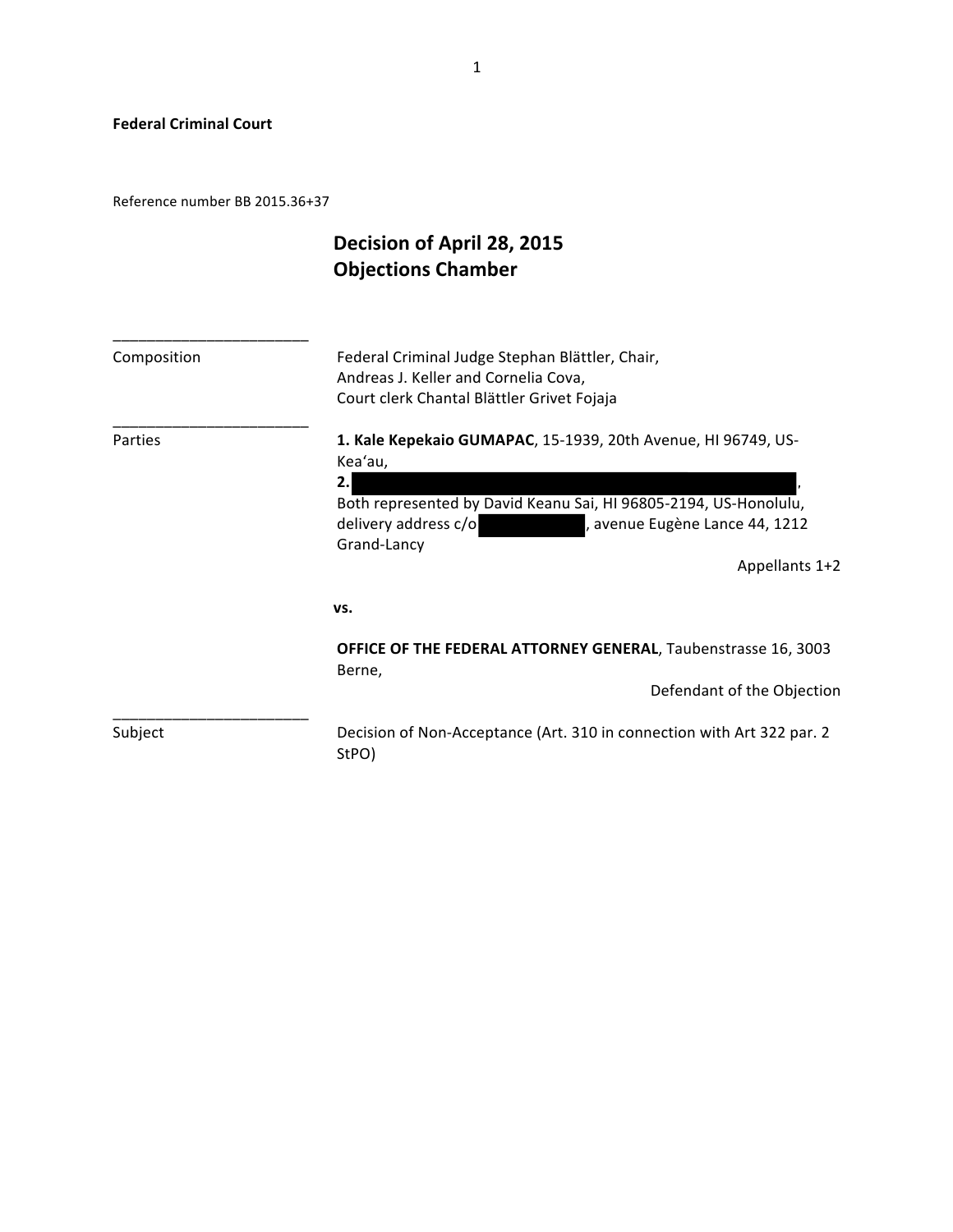#### **The Objections Chamber states:**

that on December 22, 2014

, introduced a report by David Keanu Sai (henceforth "Sai") of December 7, 2014 to the Office of the Federal Attorney General, which stated that war crimes had been committed in Hawaii;

- that according to this report, Sai suspects the US-American authorities of committing war crimes and pillaging by way of the unlawful levying of taxes, since all locally established authorities are said to be unconstitutional according to Hawaiian Kingdom law;
- that by way of a letter dated January 21, 2015,  $($ henceforth  $"$ ) and his representative Sai made a criminal complaint with the Office of the Federal Attorney General, stating that was a victim of a war crime according to Art. 115 StPO, because during the years 2006-2007 and 2011-2013, he had paid taxes to US-American authorities in Hawaii without justification, and that  $\qquad$ , in addition, is the victim of fraud, committed by the State of Hawaii, because together with his wife he wanted to acquire a real estate property, which however on the basis of the lacking legitimacy of the official authorities of Hawaii to transfer the property title, was not possible, for which reason the governor of the State of Hawaii Neil Abercrombie (henceforth "Abercrombie"), Lieutenant Shan Tsutsui (henceforth "Tsutsui"), the director of the Department of Taxation Frederik Pablo (henceforth "Pablo") and his deputy Joshua Wisch (henceforth "Wisch") are to be held criminally accountable for the pillaging of  $\blacksquare$  's private property and for fraud;
- that, in addition, by way of a letter dated January 22, 2015, Sai, in the name of Kale Kepekaio Gumapac (henceforth "Gumapac") contacted the office of the Federal Attorney General and requested that criminal proceedings against Josef Ackermann (henceforth "Ackermann"), the former CEO of Deutsche Bank National Trust Company (henceforth "Deutsche Bank") be opened and in this connection invoked rights deriving from Art. 1 of the friendship treaty between the Swiss Confederation and the then Hawaiian Kingdom of July 20, 1864, which has not been cancelled; that this complaint arose from a civil dispute between Gumapac and Deutsche Bank; that Gumapac was the owner of a property on Hawaii and a mortgagee of Deutsche Bank; that however the title of property, due to the illegal annexation of the Kingdom of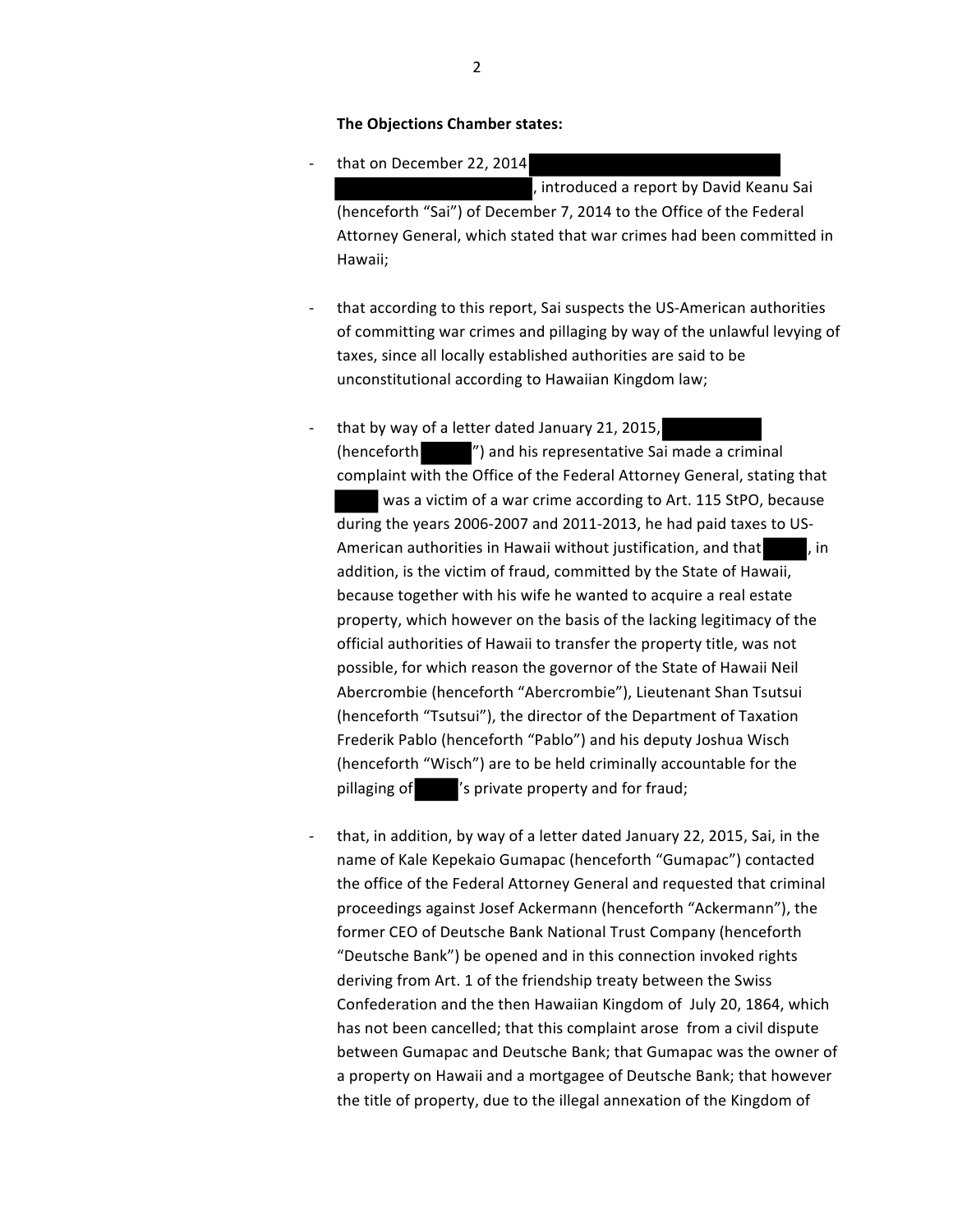Hawaii, was null and void, since the local US-American notaries were not empowered to transfer title; that Deutsche Bank did not recognize this fact and that it had foreclosed on Gumapac's house to cover the mortgage debt, instead of claiming its rights stemming from a "title insurance;" that the bank therefore pillaged Gumapac's house according to the international laws of war (case files, box section 3 and 5);

- that the office of the Federal Attorney General on February 3, 2015 decreed a decision of non-acceptance of the criminal complaints and civil suits against Ackermann, Abercrombie, Tsutsui, Pablo and Wisch on account of war crimes allegedly committed in Hawaii between 2006 and 2013 (case files, box section  $3 + act. 1.1$ );
- that Gumapac and **introduced**, in opposition to this, an objection on March 31, 2015 to the Objections Chamber of the Federal Criminal Court and accordingly requested the cancellation of the decision of nonacceptance, and the carrying out of the criminal proceedings against the defendants indicated by them (act. 1).

#### **The Objections Chamber considers:**

- that an objection against a decision of non-acceptance by the office of the Federal Attorney General according to the regulations of Art. 393 ff. StPO to the Objections Chamber of the Federal Criminal Court is admissible (Art. 310 par. 2. in connection with Art. 322. par. 2 StPO and Art. 37 par. 1 StBOG);
- that the objection is to be submitted in writing and by providing cause to the objections authority within 10 days (Art. 396, par. 1, StPO);
- that the deadline of objections in connection with decisions or administrative decrees begins to be counted with their delivery to the addressee (Art. 384 lit. b StPO);
- that the decision objected had been delivered on March 23, 2015 to the addressee named by the objectioners (case files, box section 3), a fact which was mentioned by the objectioners themselves (act.  $1 S. 2$ );
- that the time limit of 10 days to object therefore terminated on April 2, 2015;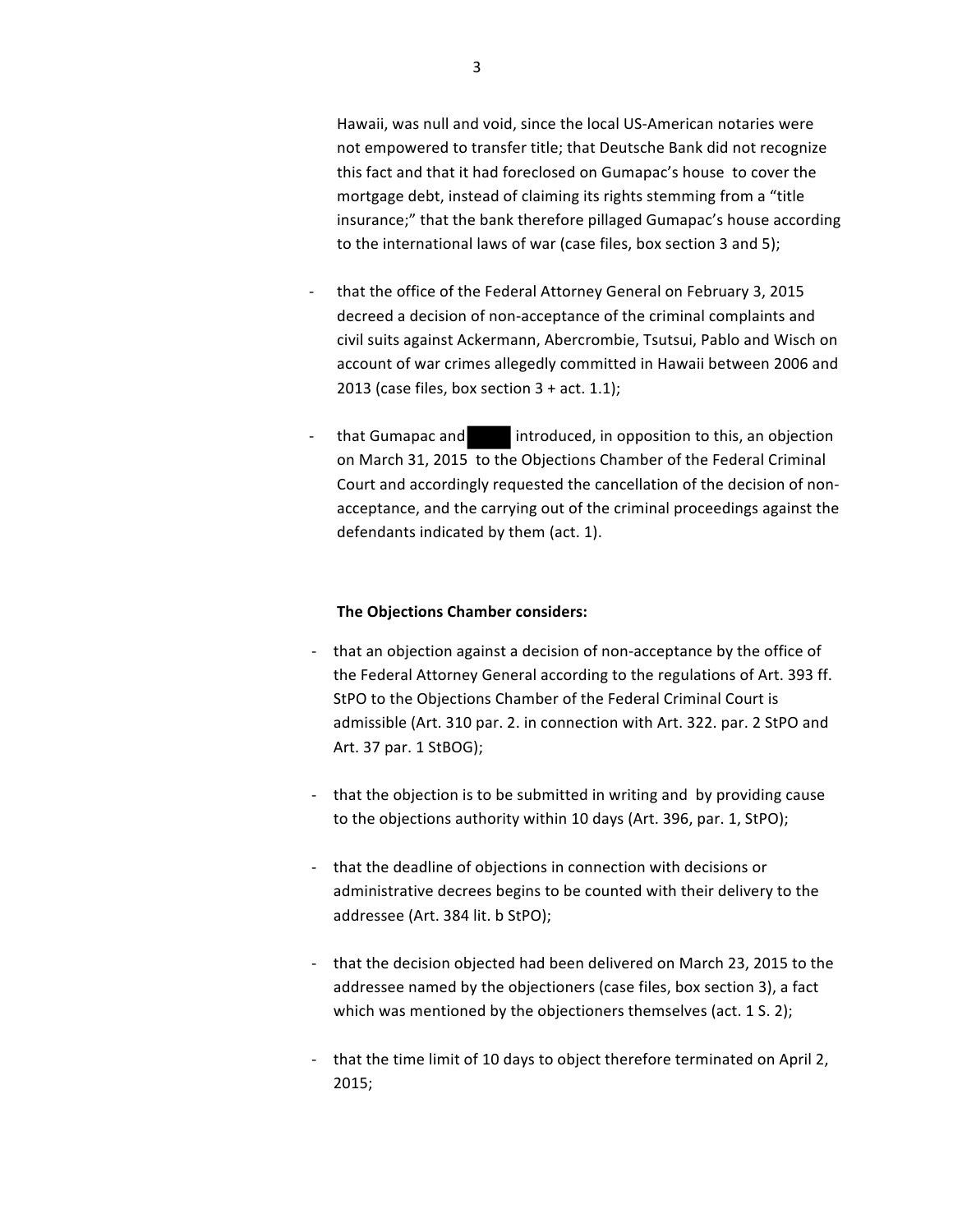- that the time limit is adhered to if the objection is handed at the latest on the last day of the time limit to the objections authority, to the Swiss postal service, to a Swiss diplomatic or consular office, or in case of incarcerated persons, to the administration of the institution (Art. 91 par. 2 StPO);
- that, when a private mail or courier service is used, the relevant moment of time takes place when the submission is delivered to the objections authority (decision of the Federal Criminal Court, BB.2012. 155-156 of October 31, 2012);
- that the delivery of the objection at hand from Honolulu to the Objections Chamber was executed by the private courier service FedEx; that the objection was handed to the court on April 8, 2015, and therefore after the expiration of the ten-day time limit for an objection  $(act. 4);$
- that the objection, therefore, was submitted late, for which reason it is not to be accepted;
- that for this reason the execution of an exchange of correspondence has been declined (Art. 390 par. 2 StPO e contrario);
- that with this decision the objectioners are responsible, in solidarity, for the court costs (Art. 428 par. 1 StPO), whereby the court fee is to be fixed at 500 Francs (Art 73 StBOG in connection with Art. 5 and 8 par. 1 BStKR).